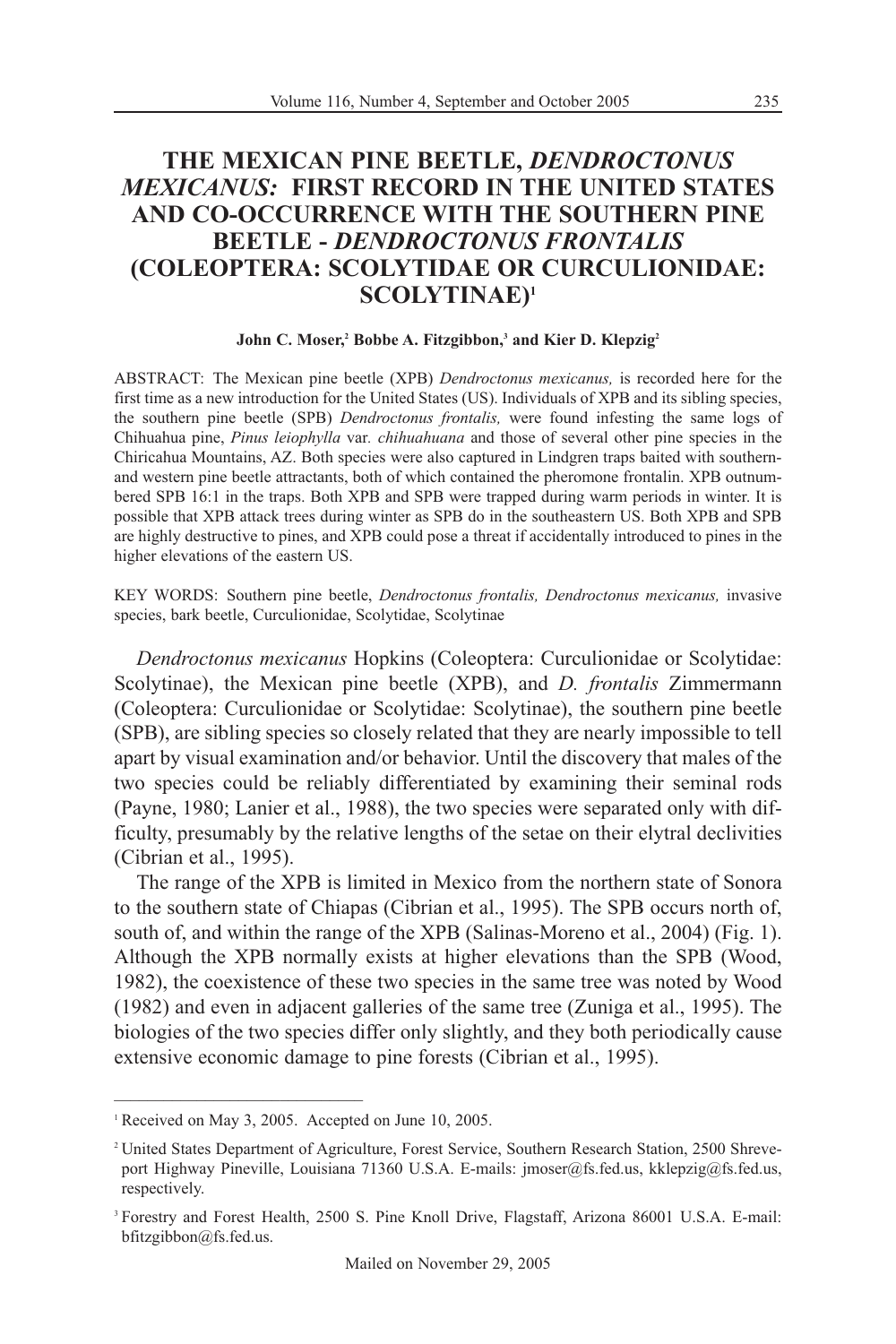

Figure 1. Approximate distribution of *Dendroctonus mexicanus* (XPB, black areas) (from Salinas-Moreno et al. 2004) and *D. frontalis* (gray areas) (from Payne 1980) in the United States and Mexico. Arrow indicates approximate location of new record of the XPB in Chiricahua National Monument, Arizona, U.S.A.

On August 23, 2000, an aerial survey by the U.S. Forest Service discovered approximately seven hectares of damage by bark beetles in Southern Arizona on the Chiricahua National Monument, as well as over 4,700 hectares acres on the Coronado National Forest, and 26 hectares on private land. We document here the dominant species of bark beetles involved in these infestations, the first record of the XPB in the U.S.A., and provide additional data that the XPB and the SPB coexist within the same trees, and that both respond to semiochemicalbaited traps.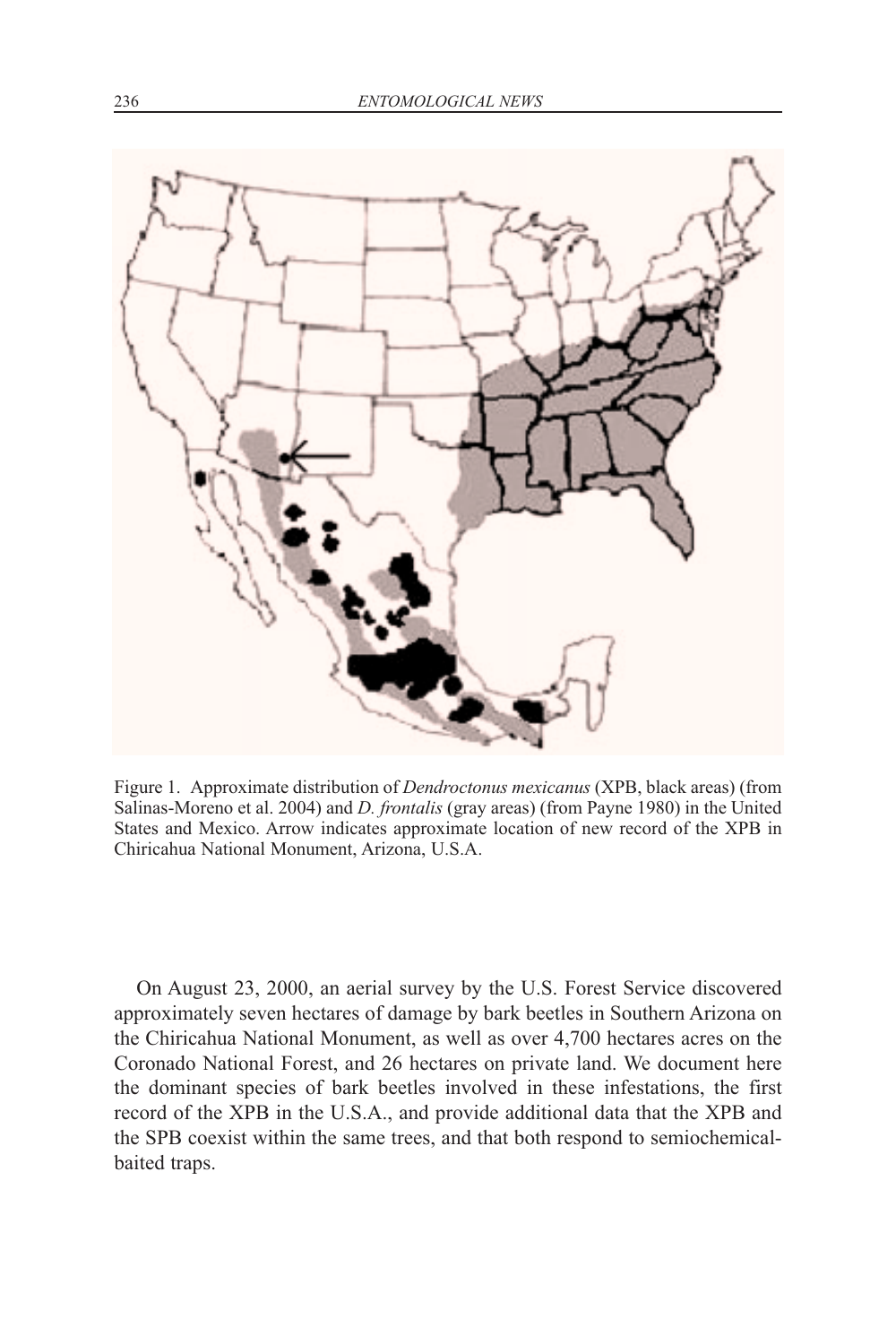## **METHODS**

*Study areas.* We selected two sites of bark beetle infestation on the Coronado National Forest, Arizona, U.S.A. Both sites – Pinery Canyon (31º 57.327' N, 109º 18.729' W) and Turkey Creek (31º 51.280' N, 109º 19.883' W), about 12 km south of Pinery Canyon – were located on ridge tops at elevations of approximately 1750 m. Host species on the sites included *Pinus engelmannii* Carrière, *Pinus leiophylla* Schiede & Deppe var. *chihuahuana* (Engelm.) Shaw, *P. ayacahuite* Ehrenberg ex Schlechtendal, and *Pinus ponderosa* P. & C. Lawson var. *scopulorum* Engelm. *P. leiophylla* var. *chihuahuana* appeared to be the species most impacted by bark beetles at both sites.

*Trapping.* At each site we placed four Lindgren 12-unit multiple-funnel traps (Phero Tech, Inc., Delta, British Columbia, Canada), each separated by about 40 m, at each site. We baited two of the traps with a standard (SPB) lure (racemic frontalin, loaded with 296 mg active ingredient/ bait, releasing at 5.2 mg /d @ 23˚C; Phero Tech, Inc.). Because the response of *D. frontalis* to frontalin in the southeastern US is synergized by  $\alpha$ -pinene (a host monoterpene), we also baited those traps with a 170 g poly bag loaded with 70 percent  $(-)$ α-pinene (releasing at 1000 mg/d  $(a)$  23°C; Phero Tech, Inc.). Since we suspected the presence of the western pine beetle *Dendroctonus brevicomis* LeConte (WPB) in this area, we baited the other two traps at each site with the standard WPB three-component lure: racemic frontalin, exo-brevicomin, and myrcene releasing at 2.6 mg, 17 mg, and 100 mg per day  $(Q\ 23^{\circ}C;$  Phero Tech, Inc.). The pheromone baits were placed near the tops of the traps, and the baits were replaced at least every three months.We sampled the traps weekly from May 15, 2001 until February 22, 2002.

By January 2002, the Pinery Canyon infestation had begun to decline. We moved the four traps about 12 km south on February 22, 2002 to the Turkey Creek location, which now possessed a much larger number of actively infested trees. The placement and pheromone components of the traps were the same as at Pinery Canyon, except that the baits were replaced monthly.

Each week, contents of each of the four traps were placed in a Nasco Whirlpak® with 70 percent ethanol, by personnel of the Coronado National Forest, and sent to the senior author at Pineville (Louisiana, U.S.A.), for processing. Here *Dendroctonus* species were separated from the other insects, and cleared for a minimum of 12 hrs in lactophenol to facilitate visualizing the genitalia. The beetles were sexed and the males identified to species using seminal rod morphology. Due to a lack of reliable taxonomic characters, we did not attempt to identify the females to species.

*Collection from host trees.* On October 3, and November 19, 2001, bark samples were removed from eight and two *P. chihuahuana*, respectively, from the Turkey Creek location from the lower bole to the crown. Live and dead *Dendroctonus* spp. were removed from the galleries in these bark pieces and sent to Pineville, LA, for identification to species. These trees were in various stages of infestation. On December 6, 2001, five additional *P. chihuahuana* in various stages of infestation were cut in Pinery Canyon. Bark samples were also removed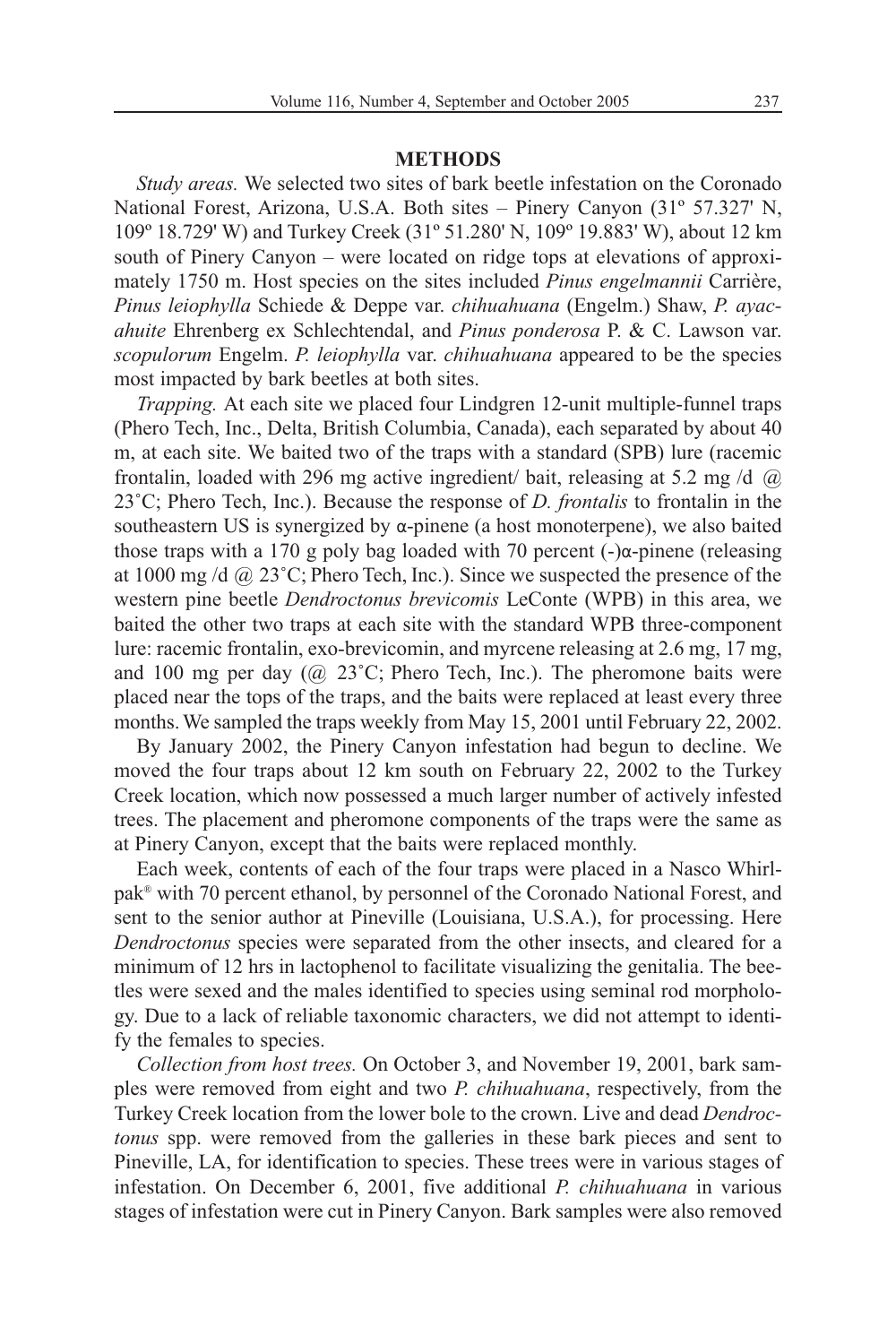from these trees, and live and dead *Dendroctonus* spp. were removed from the galleries and sent to Pineville, (Louisiana, U.S.A.), for identification to species.

Daily maximum and minimum temperatures and rainfall data were obtained from the Coronado National Monument (CNM) weather station, about 7 km north of, and at the same elevation as, the Pinery Canyon site.

## **RESULTS AND DISCUSSION**

The trapping at the Pinery Canyon site (May 2001 – Feb 2002) with both SPB and WPB baits confirmed the presence of both the XPB and the SPB at the Pinery Canyon site (Fig. 2). This represents the first record of the XPB within the US, and the first recorded attraction of the XPB to semiochemical baited traps. Ground checks of bark beetle galleries of infested *P. leiophylla* var *chihuahuana* revealed that both the SPB and the XPB were infesting the lower, mid, and upper boles of the same trees. Collection from *P. leiophylla* var *chihuahuana* at Turkey Creek in October and November 2001 yielded a total of 31 male XPB, two male SPB, and 69 female *Dendroctonus* spp. A total of 10 male XPB, seven male SPB, and 37 female *Dendroctonus* spp. were collected from *P. leiophylla* var *chihuahuana* at Pinery Canyon in December 2001.

At the Pinery Canyon site, one trap baited with WPB pheromone consistently caught the most beetles. In contrast, at Turkey Creek a trap baited with SPB pheromone consistently caught the largest number of beetles. In all but one collection (in September 2000 when only a few SPB were captured) XPB was always the predominant bark beetle captured, outnumbering SPB about 34:1.

Trapped SPB (74) and XPB (997) males together outnumbered the combined total of females of both species (484) by about 2:1 at Pinery Canyon. The SPB (416) and XPB (15,944) males trapped at Turkey Creek together outnumbered XPB and SPB females (1,526) about 10:1. These ratios are consistent with those recorded for populations of SPB only in the southeastern US (Payne, 1980). However, for beetles collected from trees, females were recovered over twice as often as males. This sex ratio is greater than the 1:1 ratio recorded for emerging SPB in the southeastern USA (Coster et al., 1977; Osgood and Clark, 1963). However, we only sampled beetles within trees; it is possible that males may have re-emerged and vacated the galleries before the females, and therein changed the sex ratio.

Maximum temperatures at the collecting sites at the times of flight (~1000 to  $\sim$ 1700 hrs.) varied from  $\sim$ 19°C in winter to  $\sim$ 38°C in summer. Trap catches of the XPB stopped when average temperatures dropped below 16°C, and SPB seemed even less active at cold temperatures. In both years of trapping, we observed a distinct spring peak for male XPB and SPB (Fig. 2). Though numbers of SPB were at least an order of magnitude lower than those of XPB, the correspondence in their peak flight activity was striking. Perhaps by way of explanation, we noted a correspondence between peak trap captures and average daily temperature [obtained by adding the maximum and minimum daily temperatures and dividing by two (Figs.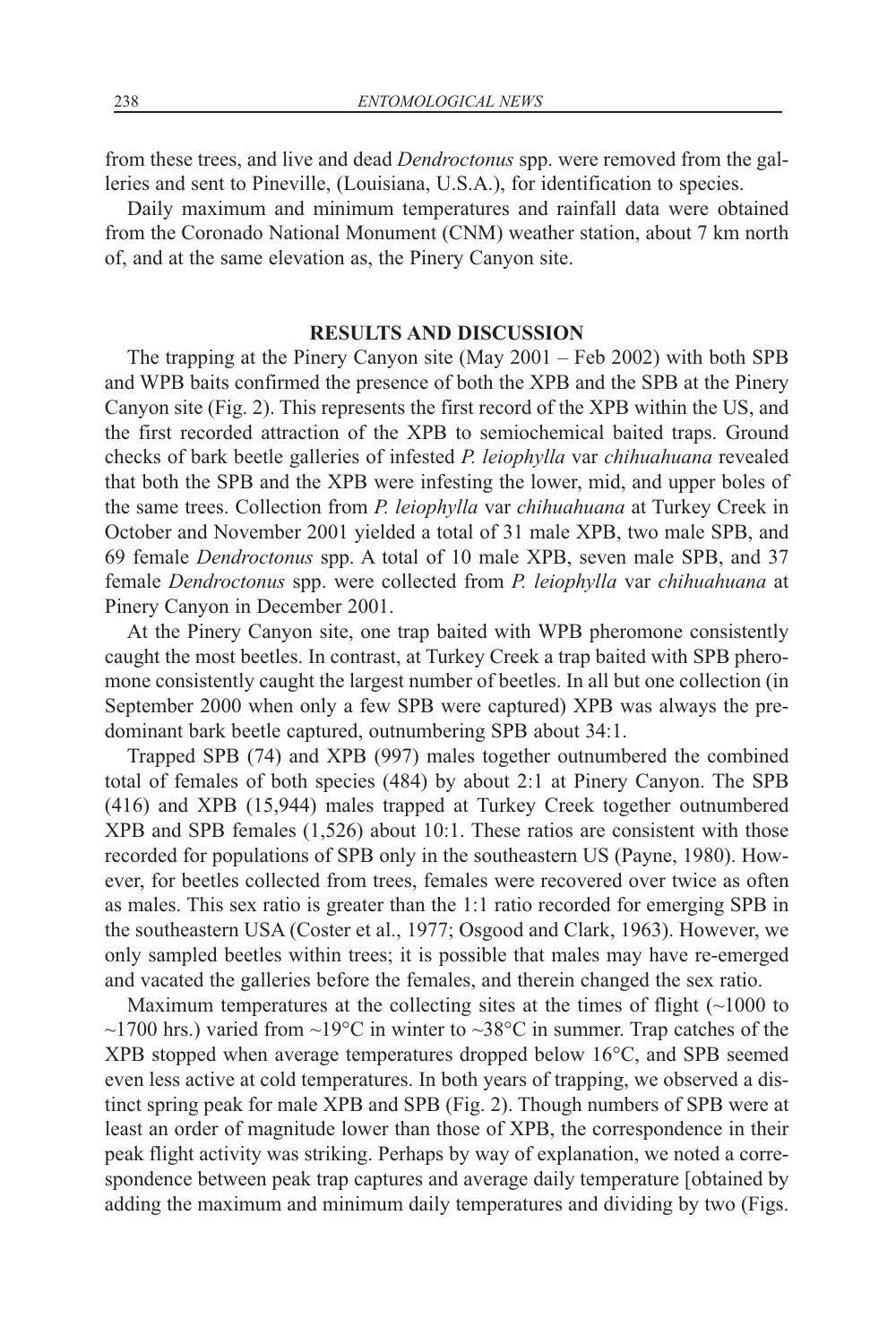3 and 4)]. Both species showed the highest propensity for flight during average daily temperatures in the range of 20-25ºC, with the most beetles captured at approximately 22ºC. This unimodal pattern of flight activity is in agreement with previous observations for SPB in the southern US (Moser and Thompson, 1986).



Figure 2. Total number of male *Dendroctonus mexicanus* (XPB) and *D. frontalis* (SPB) captured in funnel traps at a) Pinery Canyon, Coronado National Forest, Arizona, U.S.A.; b) Turkey Creek, Coronado National Forest, Arizona, U.S.A.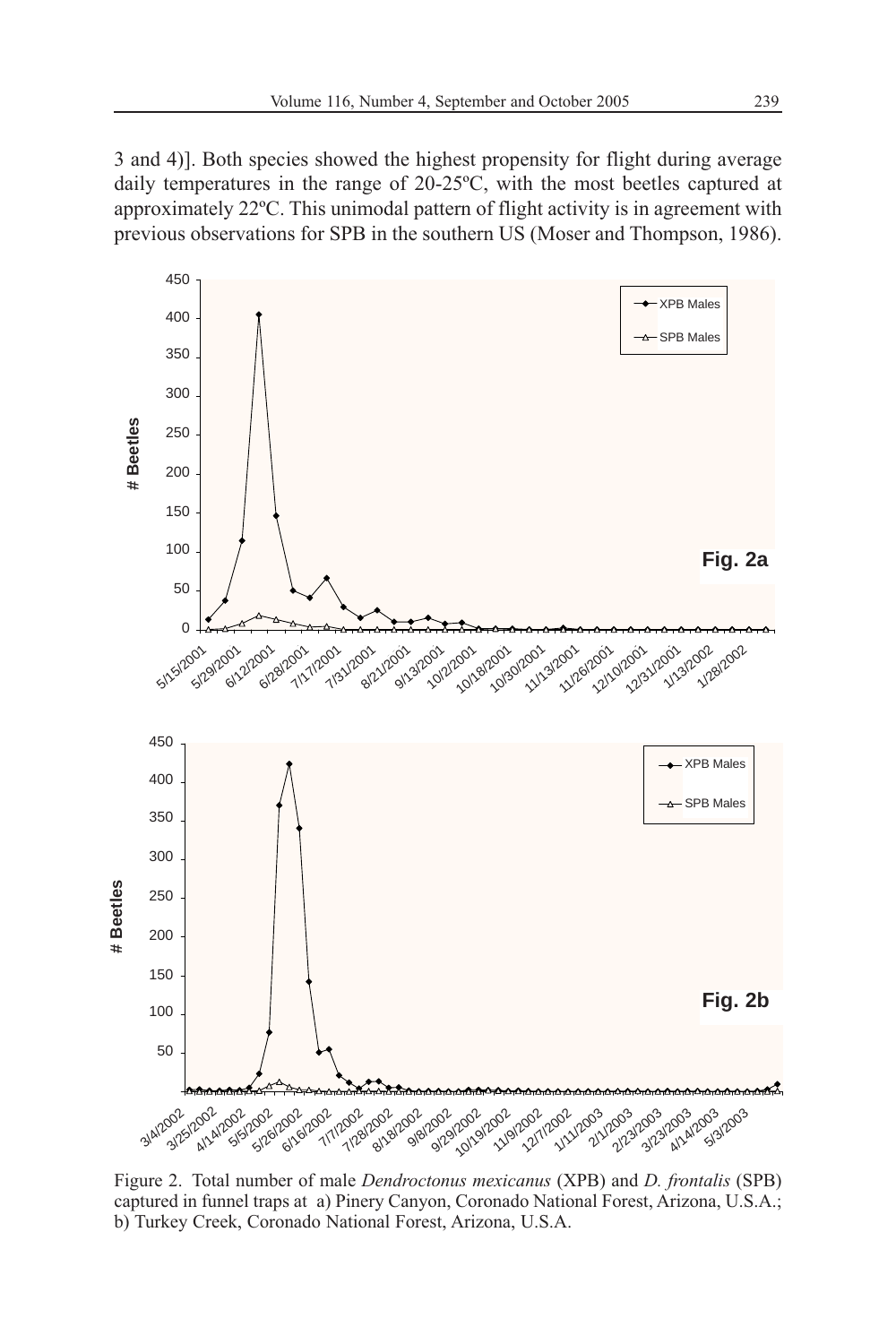Mexican Pine Beetle



Figure 3. Total number of male *Dendroctonus mexicanus* (XPB) captured at various daily average temperatures in funnel traps at Turkey Creek and Pinery Canyon, Coronado National Forest, Arizona U.S.A. Each data point represents a collection attempt (regardless of whether any beetles were collected).

Southern Pine Beetle



Figure 4. Total number of male *Dendroctonus frontalis* (SPB) captured at various daily average temperatures in funnel traps at Turkey Creek and Pinery Canyon, Coronado National Forest, Arizona U.S.A. Each data point represents a collection attempt (regardless of whether any beetles were collected).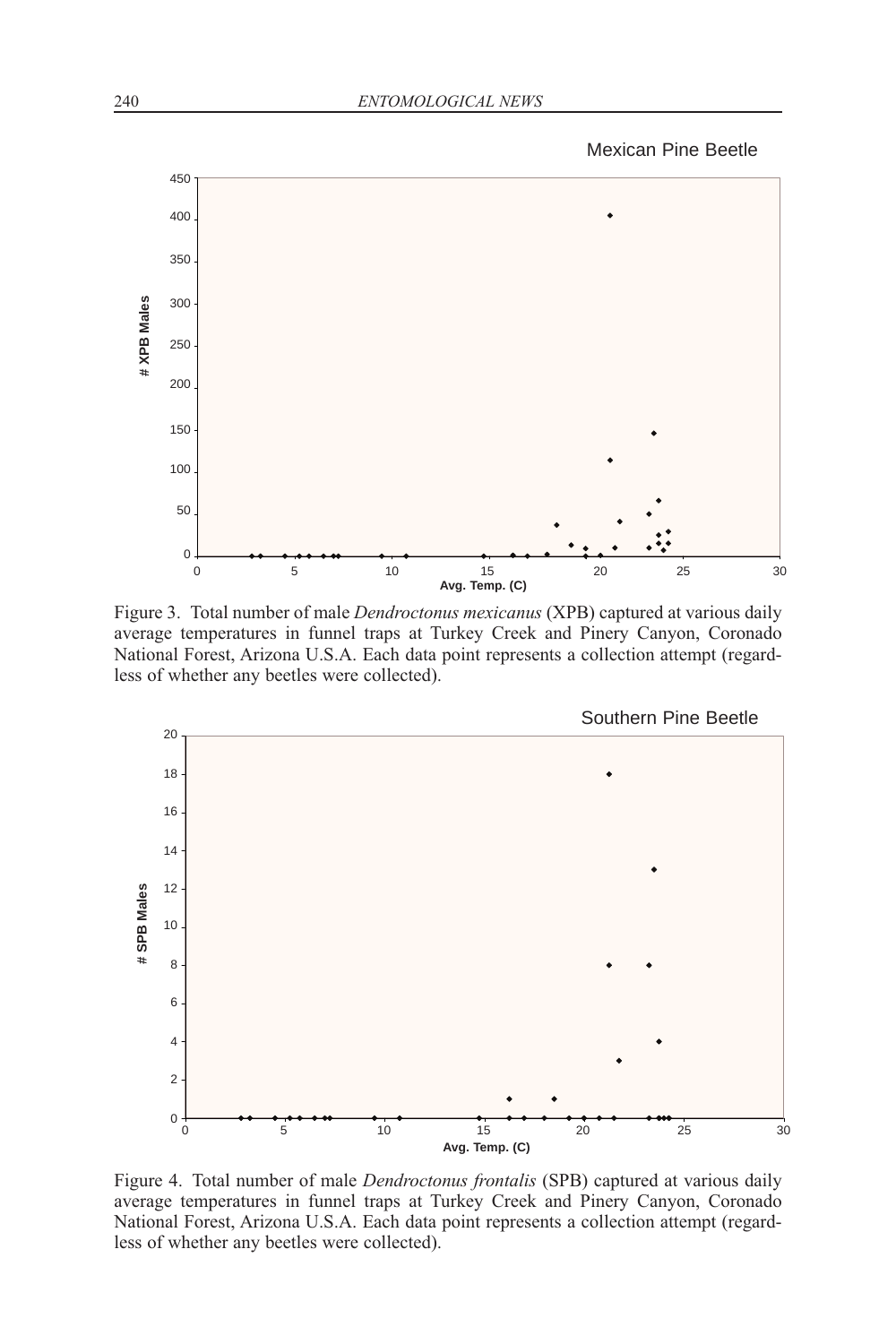Although it is difficult, given our limited sampling, to estimate the number of generations per year in this area of Arizona, our data indicate far less than the 7- 9 generations that this beetle produces per year in the southern U.S. (Payne 1980). Also, SPB numbers declined in mid-Summer but never recovered when cooler weather returned in September. This is in contrast with SPB behavior in the southeastern U.S. where beetles routinely fly during cool weather in the winter (Moser and Thompson 1986). However, ground surveys in October indicated that another possible cause for the decline was that the Pinery Canyon infestation was moribund and producing few beetles.

Examination of 474 SPB and 7,541 XPB males over the course of two years yielded no evidence of seminal rods which were intermediate in appearance (between one or more *Dendroctonus* species) (Fig. 5). This supports similar lack of evidence for hybrid individuals reported by others (Lanier et al., 1988; Zuniga et al., 1995).

Although we used a limited number of traps, and were unable to statistically analyze the data, beetle capture seemed to be more influenced by trap location than by bait type. At Pinery Canyon a WPB pheromone baited trap caught the greatest number of beetles, while at Turkey Creek, a SPB pheromone baited trap caught the most beetles. These results indicate that the baits may have little to do with the numbers caught, and suggest that these two traps may merely have been closer to heavily infested trees. Because the XPB (and SPB) were trapped during warm periods in winter, we speculate that they attack trees during the winter, as the SPB do in the southeastern U.S. (Payne, 1980).

The reasons for the predominance of XPB over SPB at our sites are hard to ascertain. It may be that competitive displacement favored the XPB over the SPB, because the XPB is apparently better adapted to higher elevations (Lanier et al., 1988; Wood, 1982). Regardless, the SPB and the XPB were found infesting the same trees. This confirms previous observations by Zuniga et al. (1995). Although SPB have been reported for this area at least once (Lanier et al., 1988), we suspect that earlier XPB populations may have been overlooked because a reliable technique for separating the two species was not developed until 1988, and because SPB may have been the dominant species at that particular time and place when the collections were made (such as during our September 27, 2000 trapping).

We describe XPB here as a new introduction to the U.S. However it is beyond the scope of this study to determine the degree to which this is a recent introduction. Given the morphological and biological similarities of the XPB and the SPB, it is possible that the two species have been co-occurring in this area for some time. The possibility of a more recent invasion (mediated by climatic changes) or introduction (via log transport), however, cannot be discounted. The mechanisms and spatiotemporal aspects of the occurrence of this insect within the U.S. remain to be determined.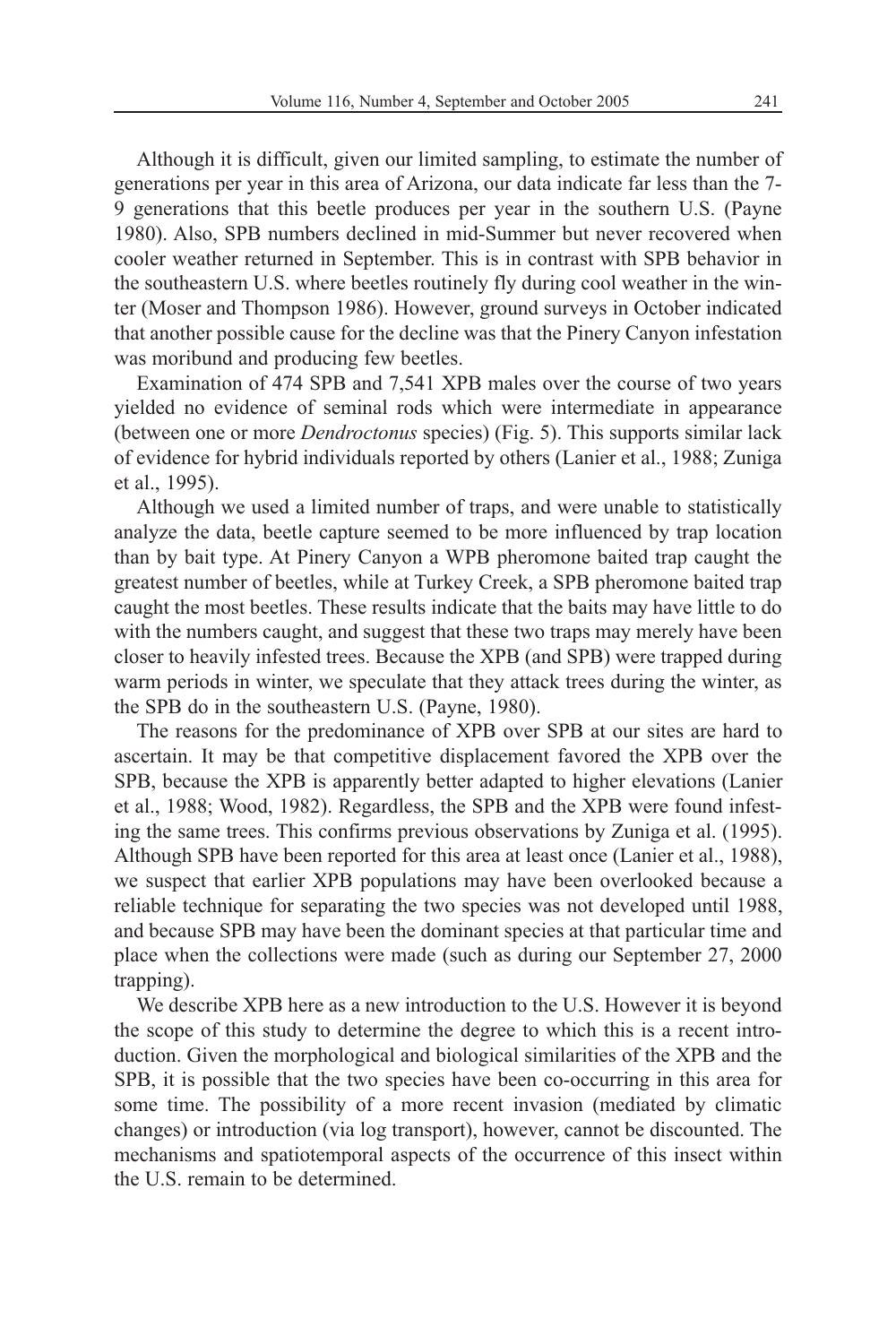# **Mexican pine beetle**



Figure 5. Seminal rods of male XPB (a, b) and SPB (c, d) collected at Turkey Creek and Pinery Canyon, Coronado National Forest, Arizona U.S.A. Photographs by Rich Hofstetter, Northern Arizona University.

## **ACKNOWLEDGEMENTS**

We thank Ron Billings, Brian Strom, Alex Mangini for reviewing an earlier version of this manuscript; John Anhold and Jill Wilson for the survey of June 21, 2000, which detected the initial beetle infestations; Brian Strom and Steve Clark for the subsequent 27 September 2000 trapping of SPB; Dennis Callahan, Adrian Cockerell, Arnold Canez, and Louis Pope (Coronado National Forest) for the 2001 spring and summer weekly trap collections; Russ Tindel (USDA Forest Service Senior Community Service Employment Program, Coronado National Forest) for consistent trap maintenance, collection and shipping in the Chiricahua Mountains; Alan Whalon (Coronado National